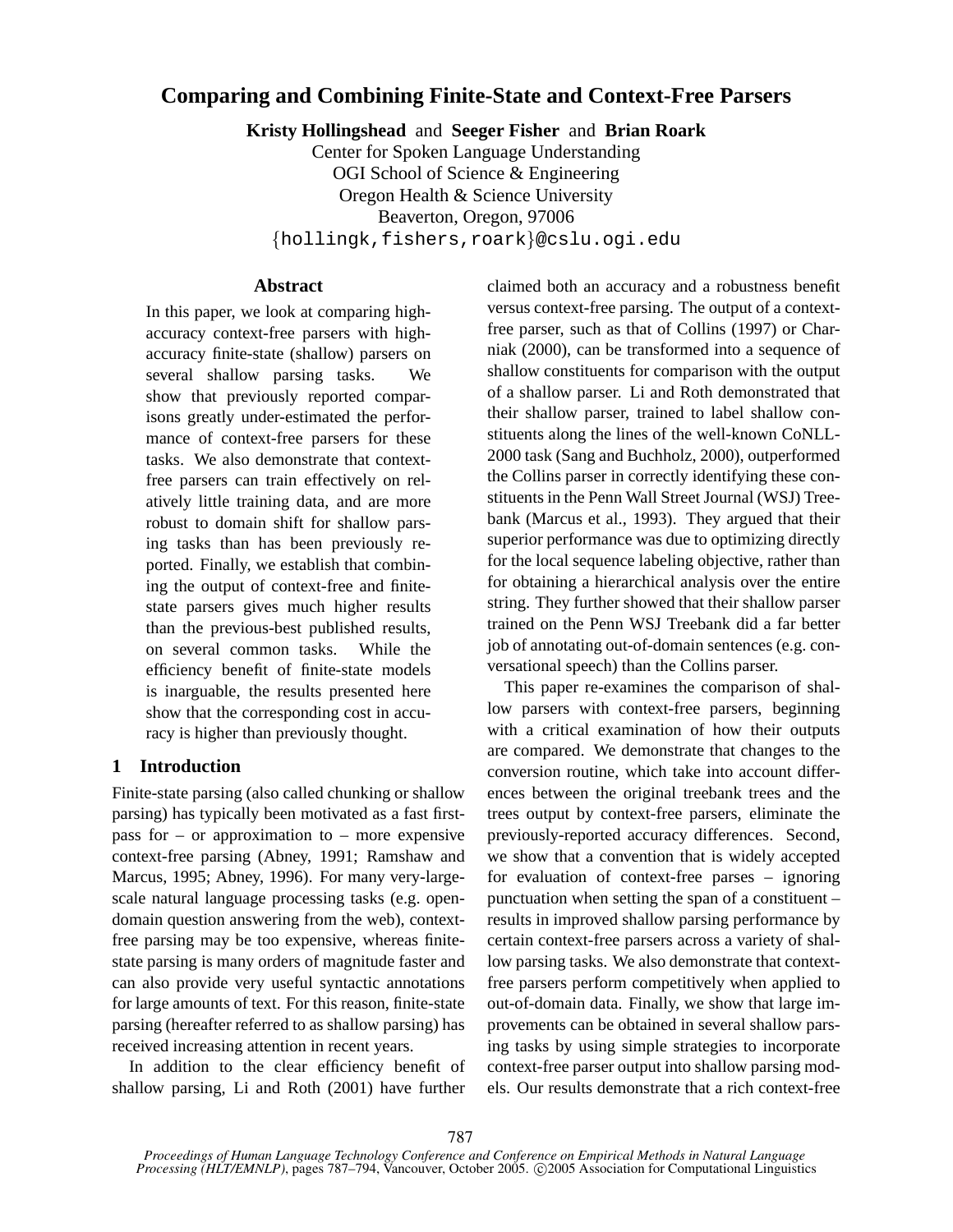parsing model is, time permitting, worth applying, even if only shallow parsing output is needed. In addition, our best results, which greatly improve on the previous-best published results on several tasks, shed light on how much accuracy is sacrificed in shallow parsing to get finite-state efficiency.

## **2 Evaluating Heterogeneous Parser Output**

Two commonly reported shallow parsing tasks are Noun-Phrase (NP) Chunking (Ramshaw and Marcus, 1995) and the CoNLL-2000 Chunking task (Sang and Buchholz, 2000), which extends the NP-Chunking task to recognition of 11 phrase types<sup>1</sup> annotated in the Penn Treebank. Reference shallow parses for this latter task were derived from treebank trees via a conversion script known as chunklink<sup>2</sup>. We follow Li and Roth (2001) in using chunklink to also convert trees output by a context-free parser into a flat representation of shallow constituents. Figure 1(a) shows a Penn Treebank tree and Figure 1(c) its corresponding shallow parse constituents, according to the CoNLL-2000 guidelines. Note that consecutive verb phrase (VP) nodes result in a single VP shallow constituent.

Just as the original treebank trees are converted for training shallow parsers, they are also typically modified for training context-free parsers. This modification includes removal of empty nodes (nodes tagged with "-NONE-" in the treebank), and removal of function tags on non-terminals; e.g., NP-SBJ (subject NP) and NP-TMP (temporal NP) are both mapped to NP. The output of the context-free parser is, of course, in the same format as the training input, so empty nodes and function tags are not present. This type of modified tree is what is shown in Figure  $1(b)$ ; note that the original treebank tree, shown in Figure 1(a), had an empty subject NP in the embedded clause which has been removed for the modified tree.

To compare the output of their shallow parser with the output of the well-known Collins (1997) parser, Li and Roth applied the chunklink conversion script to extract the shallow constituents from the output of the Collins parser on WSJ section 00. Un-



(c) [NP They] [VP are starting to buy] [NP growth stocks]

Figure 1: (a) Penn WSJ treebank tree, (b) modified treebank tree, and (c) CoNLL-2000 style shallow bracketing, all of the same string.

fortunately, the script was built to be applied to the original treebank trees, complete with empty nodes, which are not present in the output of the Collins parser, or any well-known context-free parser. The chunklink script searches for empty nodes in the parse tree to perform some of its operations. In particular, any S node that contains an empty subject NP and a VP is reduced to just a VP node, and then combined with any immediately-preceding VP nodes to create a single VP constituent. If the S node does not contain an empty subject NP, as in Figure 1(b), the chunklink script creates two VP constituents: [VP are starting] [VP to buy], which in this case results in a bracketing error. However, it is a simple matter to insert an empty subject NP into unary  $S \rightarrow VP$  productions so that these nodes are processed correctly by the script.

Various conventions have become standard in evaluating parser output over the past decade. Perhaps the most widely accepted convention is that of ignoring punctuation for the purposes of assigning constituent span, under the perspective that, fun-

<sup>&</sup>lt;sup>1</sup>These include: ADJP, ADVP, CONJP, INTJ, LST, NP, PP, PRT, SBAR, UCP and VP. Anything not in one of these base phrases is designated as "outside".

<sup>2</sup>Downloaded from http://ilk.kub.nl/∼sabine/chunklink/.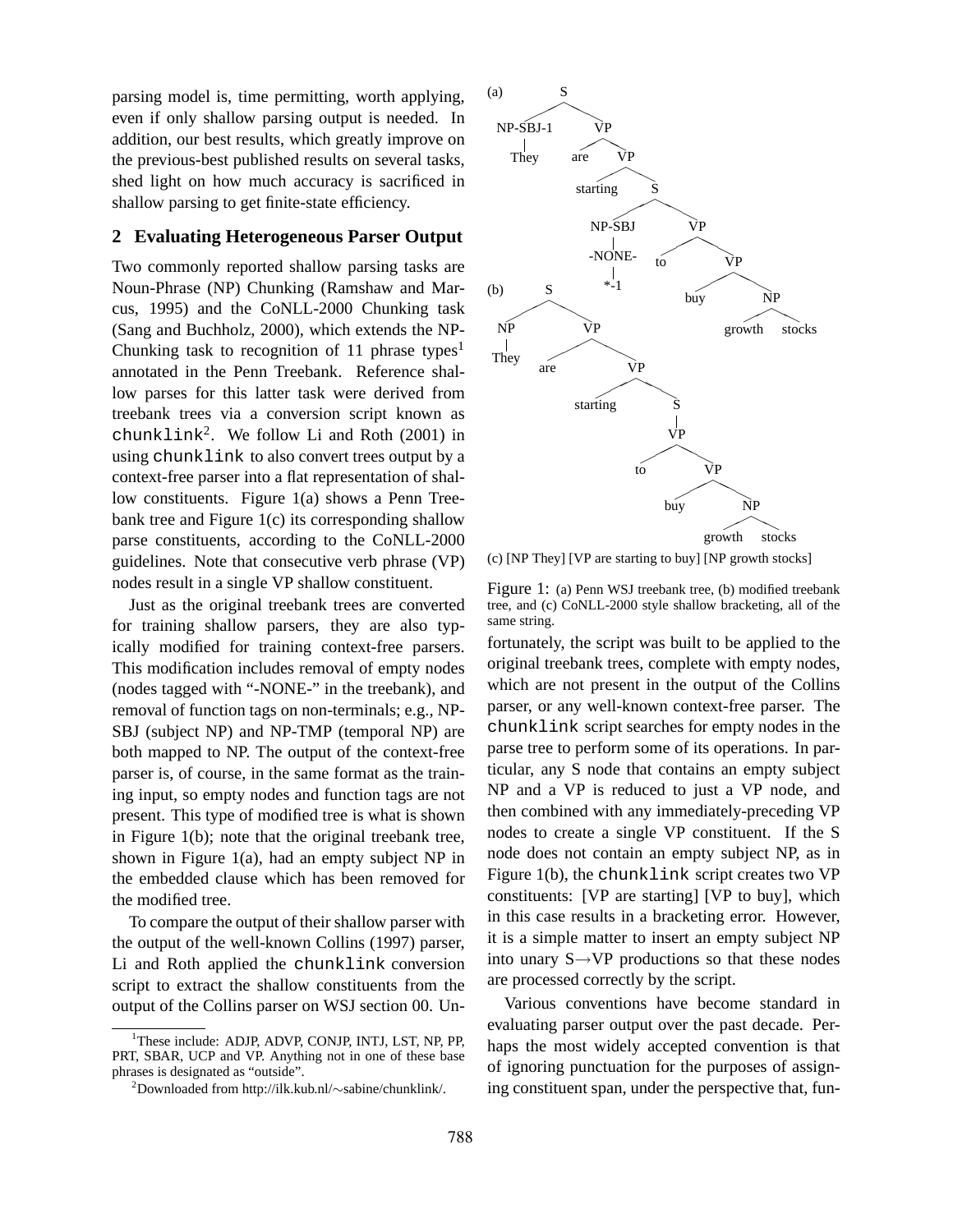|                       | <b>Phrase</b> | <b>Evaluation Scenario</b> |       |       |
|-----------------------|---------------|----------------------------|-------|-------|
| <b>System</b>         | <b>Type</b>   | (a)                        | (b)   | (c)   |
| "Modified"            | All           | 98.37                      | 99.72 | 99.72 |
| Truth                 | VP            | 92.14                      | 98.70 | 98.70 |
| Li and Roth           | All           | 94.64                      |       |       |
| (2001)                | VР            | 95.28                      |       |       |
| <b>Collins</b> (1997) | All           | 92.16                      | 93.42 | 94.28 |
|                       | <b>VP</b>     | 88.15                      | 94.31 | 94.42 |
| Charniak              | All           | 93.88                      | 95.15 | 95.32 |
| (2000)                | VР            | 88.92                      | 95.11 | 95.19 |

Table 1: F-measure shallow bracketing accuracy under three different evaluation scenarios: (a) baseline, used in Li and Roth (2001), with original chunklink script converting treebank trees and context-free parser output; (b) same as (a), except that empty subject NPs are inserted into every unary S→VP production; and (c) same as (b), except that punctuation is ignored for setting constituent span. Results for Li and Roth are reported from their paper. The Collins parser is provided with part-ofspeech tags output by the Brill tagger (Brill, 1995).

damentally, constituents are groupings of words. Interestingly, this convention was not followed in the CoNLL-2000 task (Sang and Buchholz, 2000), which as we will see has a variable effect on contextfree parsers, presumably depending on the degree to which punctuation is moved in training.

#### **2.1 Evaluation Analysis**

To determine the effects of the conversion routine and different evaluation conventions, we compare the performance of several different models on one of the tasks presented in Li and Roth (2001). For this task, which we label the *Li & Roth task*, sections 2-21 of the Penn WSJ Treebank are used as training data, section 24 is held out, and section 00 is for evaluation.

For all trials in this paper, we report F-measure labeled bracketing accuracy, which is the harmonic mean of the labeled precision  $(P)$  and labeled recall  $(R)$ , as they are defined in the widely used PARSE-VAL metrics; i.e. the F-measure accuracy is  $\frac{2PR}{P+R}$ .

Table 1 shows baseline results for the Li and Roth<sup>3</sup> shallow parser, two well-known, highaccuracy context-free parsers, and the reference (true) parses after being modified as described above (by removing empty nodes and function tags). Evaluation scenario (a) in Table 1 corresponds to what was used in Li and Roth (2001) following CoNLL-2000 guidelines, with the original chunklink script used to transform the contextfree parser output into shallow constituents. We can see from the performance of the modified truth in this scenario that there are serious problems with this conversion, due to the way in which it handles unary  $S \rightarrow VP$  productions. If we deterministically insert empty subject NP nodes for all such unary productions prior to the use of the chunklink script, which we do in evaluation scenario (b) of Table 1, this repairs the bulk of the errors. Some small number of errors remain, due largely to the fact that if the S node has been annotated with a function tag (e.g. S-PRP, S-PRD, S-CLR), then chunklink will not perform its reduction operation on that node. However, for our purposes, this insertion repair sufficiently corrects the error to perform meaningful comparisons. Finally, evaluation scenario (c) follows the contextfree parsing evaluation convention of ignoring punctuation when assigning constituent span. This affects some parsers more than others, depending on how the parser treats punctuation internally; for example, Bikel (2004) documents that the Collins parser raises punctuation nodes within the parse tree. Since ignoring punctuation cannot hurt performance, only improve it, even the smallest of these differences are statistically significant.

Note that after inserting empty nodes and ignoring punctuation, the accuracy advantage of Li and Roth over Collins is reduced to a dead heat. Of the two parsers we evaluated, the Charniak (2000) parser gave the best performance, which is consistent with its higher reported performance on the context-free parsing task versus other context-free parsers. Collins (2000) reported a reranking model that improved his parser output to roughly the same level of accuracy as Charniak (2000), and Charniak and Johnson (2005) report an improvement using reranking over Charniak (2000). For the purposes of this paper, we needed an available parser that was (a) trainable on different subsets of the data to be applied to various tasks; and (b) capable of producing n-best candidates, for potential combination with a shallow parser. Both the Bikel (2004) imple-

<sup>&</sup>lt;sup>3</sup>We were unable to obtain the exact model used in Li and Roth (2001), and so we use their reported results here. Note that they used reference part-of-speech (POS) tags for their results on this task. All other results reported in this paper, unless otherwise noted, were obtained using Brill-tagger POS tags.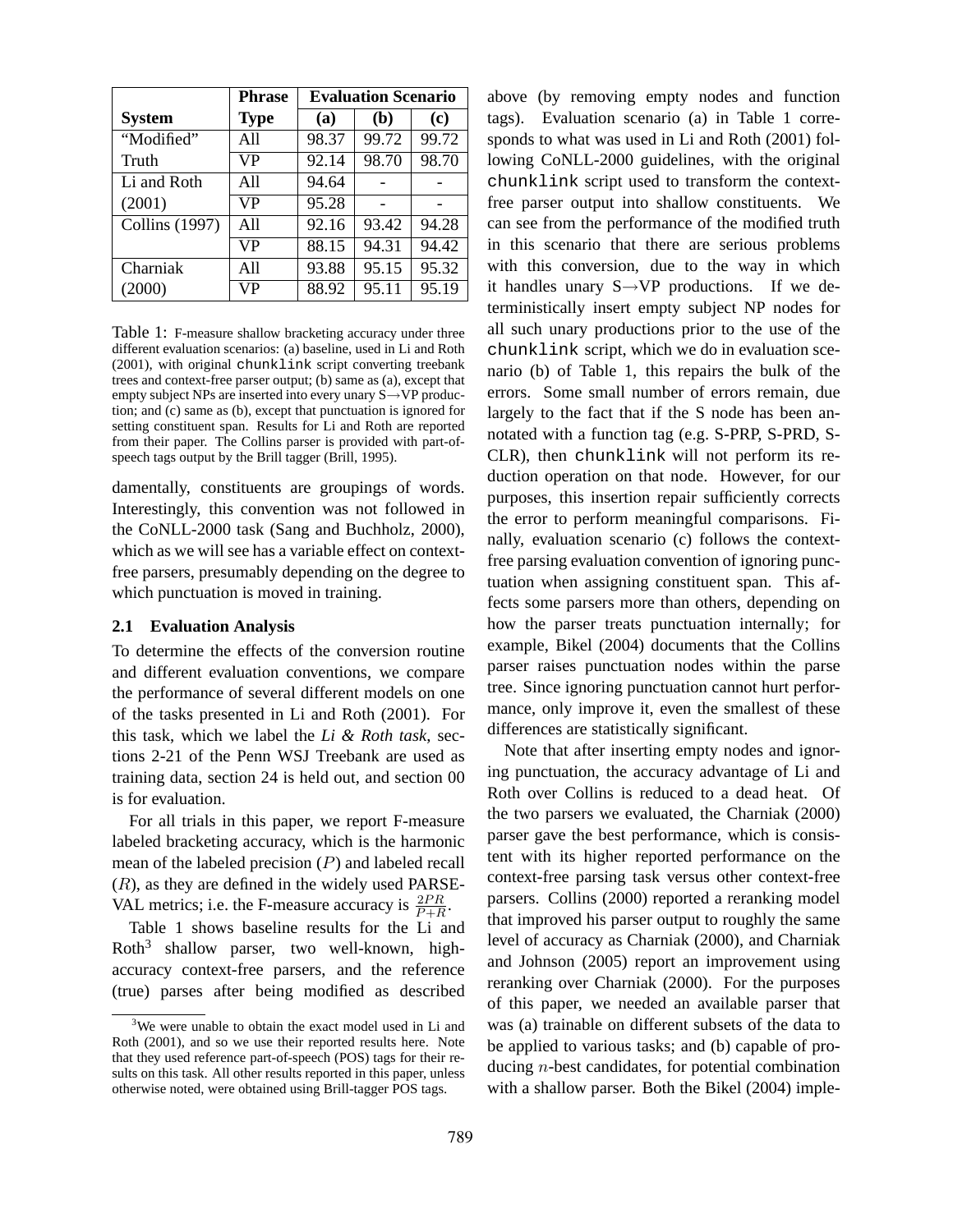| <b>System</b>                 | <b>NP-Chunking</b> | <b>CoNLL-2000</b>        | Li & Roth task |  |
|-------------------------------|--------------------|--------------------------|----------------|--|
| SPRep averaged perceptron     | 94.21              | 93.54                    | 95.12          |  |
| Kudo and Matsumoto (2001)     | 94.22              | 93.91                    |                |  |
| Sha and Pereira (2003)<br>CRF | 94.38              |                          |                |  |
| Voted perceptron              | 94.09              | $\overline{\phantom{0}}$ |                |  |
| Zhang et al. $(2002)$         |                    | 94.17                    |                |  |
| Li and Roth $(2001)$          |                    | 93.02                    | 94.64          |  |

Table 2: Baseline results on three shallow parsing tasks: the NP-Chunking task (Ramshaw and Marcus, 1995); the CoNLL-2000 Chunking task (Sang and Buchholz, 2000); and the Li & Roth task (Li and Roth, 2001), which is the same as CoNLL-2000 but with more training data and a different test section. The results reported in this table include the best published results on each of these tasks.

mentation of the Collins parser and the  $n$ -best version of the Charniak (2000) parser, documented in Charniak and Johnson (2005), fit the requirements. Since we observed higher accuracy from the Charniak parser, from this point forward we report just Charniak parser results<sup>4</sup>.

### **2.2 Shallow Parser**

In addition to the trainable n-best context-free parser from Charniak (2000), we needed a trainable shallow parser to apply to the variety of tasks we were interested in investigating. To this end, we replicated the NP-chunker described in Sha and Pereira (2003) and trained it as either an NP-chunker or with the tagset extended to classify all 11 phrase types included in the CoNLL-2000 task (Sang and Buchholz, 2000). Our shallow parser uses exactly the feature set delineated by Sha and Pereira, and performs the decoding process using a Viterbi search with a second-order Markov assumption as they described. These features include unigram and bigram words up to two positions to either side of the current word; unigram, bigram, and trigram part-of-speech (POS) tags up to two positions to either side of the current word; and unigram, bigram, and trigram shallow constituent tags. We use the averaged perceptron algorithm, as presented in Collins (2002), to train the parser. See (Sha and Pereira, 2003) for more details on this approach.

To demonstrate the competitiveness of our baseline shallow parser, which we label the *SPRep averaged perceptron*, Table 2 shows results on three different shallow parsing tasks. The NP-Chunking task, originally introduced in Ramshaw and Marcus (1995) and also described in (Collins, 2002; Sha and Pereira, 2003), brackets just base NP constituents<sup>5</sup>. The CoNLL-2000 task, introduced as a shared task at the CoNLL workshop in 2000 (Sang and Buchholz, 2000), extends the NP-Chunking task to label 11 different base phrase constituents. For both of these tasks, the training set was sections 15-18 of the Penn WSJ Treebank and the test set was section 20. We follow Collins (2002) and Sha and Pereira (2003) in using section 21 as a heldout set. The third task, introduced by Li and Roth (2001), performs the same labeling as in the CoNLL-2000 task, but with more training data and different testing sets: training was WSJ sections 2-21 and test was section 00. We used section 24 as a heldout set; this section is often used as heldout for training context-free parsers.

Training and testing data for the CoNLL-2000 task is available online<sup>6</sup>. For the heldout sets for each of these tasks, as well as for all data sets needed for the Li & Roth task, reference shallow parses were generated using the chunklink script on the original treebank trees. All data was tagged with the Brill POS tagger (Brill, 1995) after the chunklink conversion. We verified that using this method on the original treebank trees in sections 15-18 and 20 generated data that is identical to the CoNLL-2000 data sets online. Replacing the POS tags in the input text with Brill POS tags before the

<sup>&</sup>lt;sup>4</sup>The parser is available for research purposes at ftp://ftp.cs.brown.edu/pub/nlparser/ and can be run in nbest mode. The one-best performance of the parser is the same as what was presented in Charniak (2000).

<sup>&</sup>lt;sup>5</sup>We follow Sha and Pereira (2003) in deriving the NP constituents from the CoNLL-2000 data sets, by replacing all non-NP shallow tags with the "outside" ("O") tag. They mention that the resulting shallow parse tags are somewhat different than those used by Ramshaw and Marcus (1995), but that they found no significant accuracy differences in training on either set.

<sup>&</sup>lt;sup>6</sup>Downloaded from the CoNLL-2000 Shared Task website http://www.cnts.ua.ac.be/conll2000/chunking/.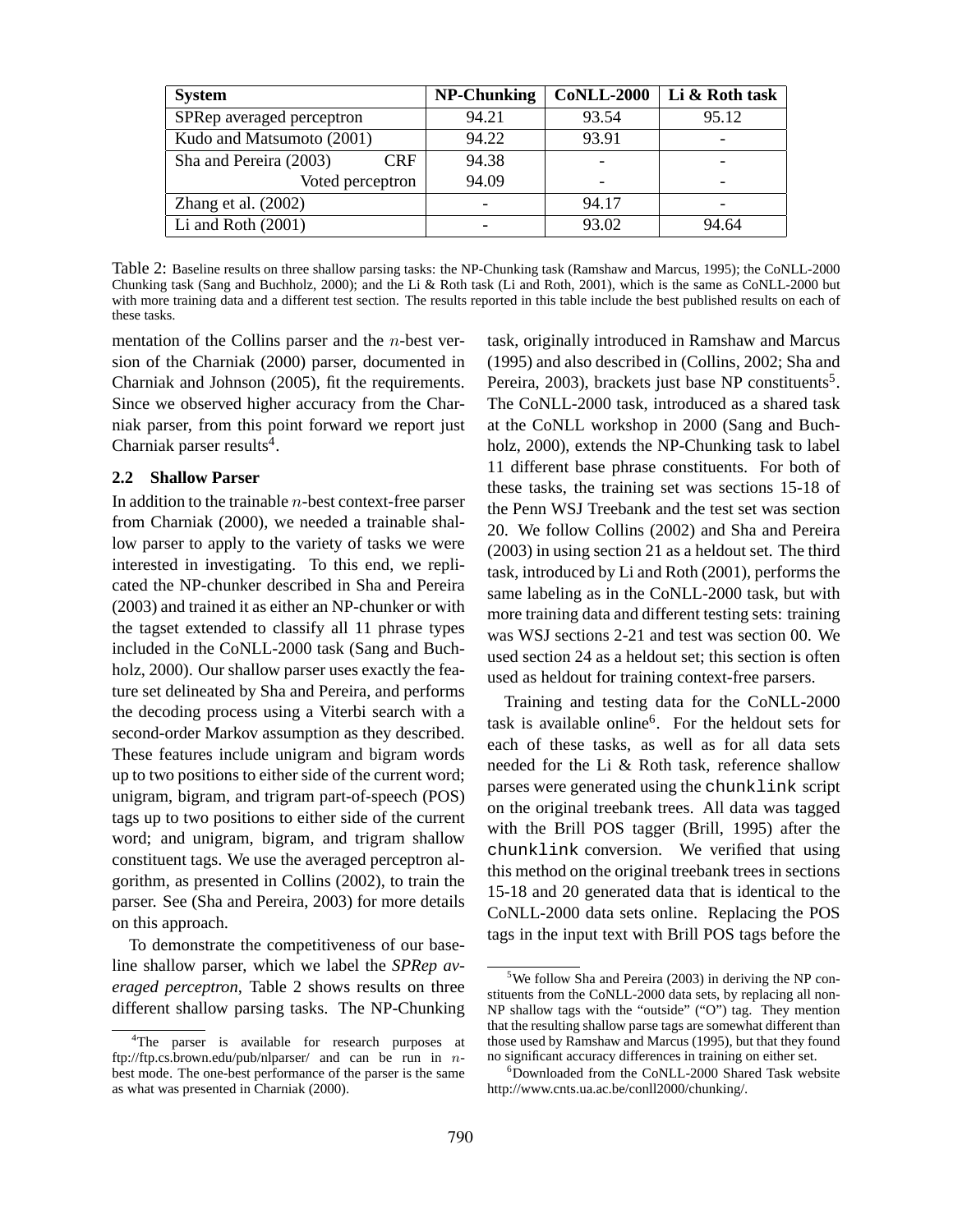chunklink conversion results in slightly different shallow parses.

From Table 2 we can see that our shallow parser is competitive on all three tasks<sup>7</sup>. Sha and Pereira (2003) noted that the difference between their perceptron and CRF results was not significant, and our performance falls between the two, thus replicating their result within noise. Our performance falls 0.6 percentage points below the best published result on the CoNLL-2000 task, and 0.5 percentage points above the performance by Li and Roth (2001) on their task. Overall, ours is a competitive approach for shallow parsing.

#### **3 Experimental Results**

## **3.1 Comparing Finite-State and Context-Free Parsers**

The first two rows of Table 3 present a comparison between the SPRep shallow parser and the Charniak (2000) context-free parser detailed in Charniak and Johnson (2005). We can see that the performance of the two models is virtually indistinguishable for all three of these tasks, with or without ignoring of punctuation. As mentioned earlier, we used the version of this parser with improved  $n$ -best extraction, as documented in Charniak and Johnson (2005), although without the reranking of the candidates that they also report in that paper. For these trials, we used just the one-best output of that model, which is the same as in Charniak (2000).

Note that the standard training set for context-free parsing (sections 2-21) is only used for the Li  $\&$ Roth task; for the other two tasks, both the SPRep and the Charniak parsers were trained on sections 15-18, with section 21 as heldout. This demonstrates that the context-free parser, even when trained on a small fraction of the total treebank, is able to learn a competitive model for this task.

### **3.2 Combining Finite-State and Context-Free Parsers**

It is likely true that a context-free parser which has been optimized for global parse accuracy will, on occasion, lose some shallow parse accuracy to satisfy global structure constraints that do not constrain a shallow parser. However, it is also likely true that these longer distance constraints will on occasion enable the context-free parser to better identify the shallow constituent structure. In other words, despite having very similar performance, our shallow parser and the Charniak context-free parser are likely making complementary predictions about the shallow structure that can be exploited for further improvements. In this section, we explore two simple methods for combining the system outputs.

The first combination of the system outputs, which we call *unweighted intersection*, is the simplest kind of 'rovered' system, which restricts the set of shallow parse candidates to the intersection of the sets output by each system, but does not combine the scores. Since the Viterbi search of the SPRep model provides a score for all possible shallow parses, the intersection of the two sets is simply the set of shallow-parse sequences in the 50-best candidates output by the Charniak parser. We then use the SPRep perceptron-model scores to choose from among just these candidates. We converted the 50-best lists returned by the Charniak parser into k-best lists of shallow parses by using chunklink to convert each candidate context-free parse into a shallow parse. Many of the context-free parses map to the same shallow parse, so the size of this list is typically much less than 50, with an average of around 7. Each of the unique shallow-parse candidates is given a score by the SPRep perceptron, and the best-scoring candidate is selected. Effectively, we used the Charniak parser's k-best shallow parses to limit the search space for our shallow parser.

The second combination of the system outputs, which we call *weighted intersection*, extends the unweighted intersection by including the scores from the Charniak parser, which are log probabilities. The score for a shallow parse output by the Charniak parser is the log of the sum of the probabilities of all context-free parses mapping to that shallow parse. We normalize across all candidates for a given string, hence these are conditional log probabilities. We multiply these conditional log probabilities by a scaling factor  $\alpha$  before adding them to the SPRep perceptron score for a particular candidate. Again, the best-scoring candidate using this composite score is selected from among the shallow

<sup>&</sup>lt;sup>7</sup>Sha and Pereira (2003) reported the Kudo and Matsumoto (2001) performance on the NP-Chunking task to be 94.39 and to be the best reported result on this task. In the cited paper, however, the result is as reported in our table.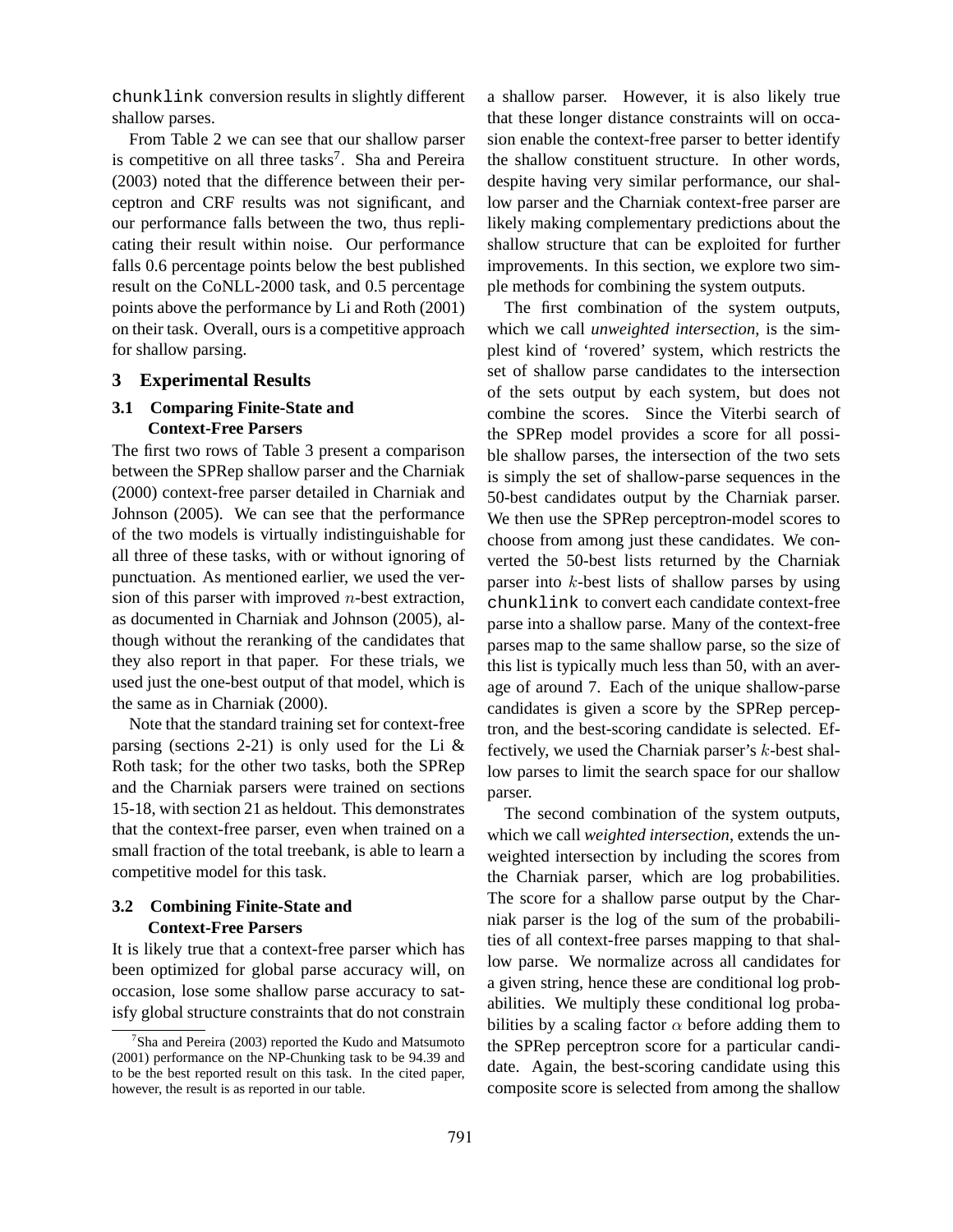|                           | <b>NP-Chunking</b> |               | <b>CoNLL-2000</b>  |               | Li & Roth task     |               |
|---------------------------|--------------------|---------------|--------------------|---------------|--------------------|---------------|
|                           | <b>Punctuation</b> |               | <b>Punctuation</b> |               | <b>Punctuation</b> |               |
| <b>System</b>             | Leave              | <b>Ignore</b> | Leave              | <b>Ignore</b> | Leave              | <b>Ignore</b> |
| SPRep averaged perceptron | 94.21              | 94.25         | 93.54              | 93.70         | 95.12              | 95.27         |
| Charniak (2000)           | 94.17              | 94.20         | 93.77              | 93.92         | 95.15              | 95.32         |
| Unweighted intersection   | 95.13              | 95.16         | 94.52              | 94.64         | 95.77              | 95.92         |
| Weighted intersection     | 95.57              | 95.58         | 95.03              | 95.16         | 96.20              | 96.33         |

Table 3: F-measure shallow bracketing accuracy on three shallow parsing tasks, for the SPRep perceptron shallow parser, the Charniak (2000) context-free parser, and for systems combining the SPRep and Charniak system outputs.

parse candidates output by the Charniak parser. We used the heldout data to empirically estimate an optimal scaling factor for the Charniak scores, which is 15 for all trials reported here. This factor compensates for differences in the dynamic range of the scores of the two parsers.

Both of these intersections are done at test-time, i.e. the models are trained independently. To remain consistent with task-specific training and testing section conventions, the individual models were always trained on the appropriate sections for the given task, i.e. WSJ sections 15-18 for NP-Chunking and the CoNLL-2000 tasks, and sections 2-21 for the Li & Roth task.

Results from these methods of combination are shown in the bottom two rows of Table 3. Even the simple unweighted intersection gives quite large improvements over each of the independent systems for all three tasks. All of these improvements are significant at  $p \, < \, 0.001$  using the Matched Pair Sentence Segment test (Gillick and Cox, 1989). The weighted intersection gives further improvements over the unweighted intersection for all tasks, and this improvement is also significant at  $p < 0.001$ , using the same test.

#### **3.3 Robustness to Domain Shift**

Our final shallow parsing task was also proposed in Li and Roth (2001). The purpose of this task was to examine the degradation in performance when parsers, trained on one relatively clean domain such as WSJ, are tested on another, mismatched domain such as Switchboard. The systems that are reported in this section are trained on sections 2-21 of the WSJ Treebank, with section 24 as heldout, and tested on section 4 of the Switchboard Treebank. Note that the systems used here are exactly the ones presented for the original Li & Roth task, in Sec-

|                            | <b>Punctuation</b> |               |  |
|----------------------------|--------------------|---------------|--|
| <b>System</b>              | Leave              | <b>Ignore</b> |  |
| Li & Roth (reference tags) | 88.47              |               |  |
| SPRep avg perceptron       |                    |               |  |
| Reference tags             | 91.37              | 91.86         |  |
| <b>Brill tags</b>          | 87.94              | 88.42         |  |
| Charniak (2000)            | 87.94              | 88.44         |  |
| Unweighted intersection    | 88.66              | 89.16         |  |
| Weighted intersection      | 89.22              | 89.69         |  |

Table 4: Shallow bracketing accuracy of several different systems, trained on sections 2-21 of WSJ Treebank and applied to section 4 of the Switchboard Treebank. Li and Roth (2001) results are as reported in their paper, with reference POS tags rather than Brill-tagger POS tags.

tions 3.1 and 3.2; only the test set has changed, training and heldout sets remain exactly the same, as do the mixing parameters for the weighted intersection. In the trials reported in Li and Roth (2001), both of the evaluated systems were provided with reference POS tags from the Switchboard Treebank. In the current results, we show our SPRep averaged perceptron system provided both with reference POS tags for comparison with the Li and Roth results, and provided with Brill-tagger POS tags for comparison with other systems. Table 4 shows our results for this task. Whereas Li and Roth reported a more marked degradation in performance when using a context-free parser as compared to a shallow parser, we again show virtually indistinguishable performance between our SPRep shallow parser and the Charniak context-free parser. Again, using a weighted combined model gave us large improvements over each independent model, even in this mismatched domain.

### **3.4 Reranked** n**-best List**

Just prior to the publication of this paper, we were able to obtain the trained reranker from Charniak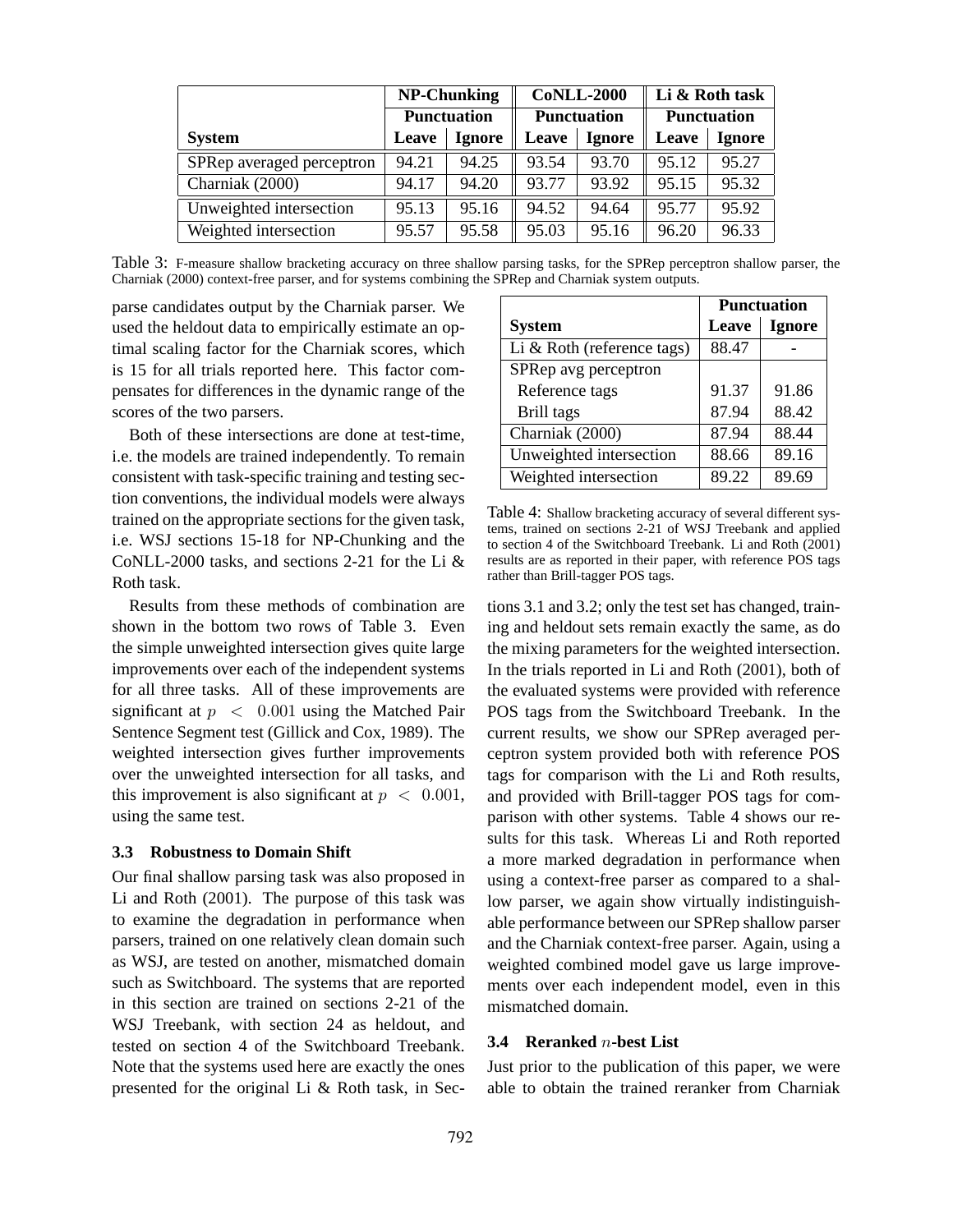|                              |          | WSJ Sect. 00       |               | <b>SWBD</b> Sect. 4 |               |  |
|------------------------------|----------|--------------------|---------------|---------------------|---------------|--|
|                              |          | <b>Punctuation</b> |               | <b>Punctuation</b>  |               |  |
| <b>System</b>                |          | Leave              | <b>Ignore</b> | Leave               | <b>Ignore</b> |  |
| SPRep                        |          | 95.12              | 95.27         | 87.94               | 88.43         |  |
| C & J                        | one-best | 95.15              | 95.32         | 87.94               | 88.44         |  |
| (2005)                       | reranked | 95.81              | 96.04         | 88.64               | 89.17         |  |
| <b>Weighted intersection</b> |          | 96.32              | 96.47         | 89.32               | 89.80         |  |

Table 5: F-measure shallow bracketing accuracy when trained on WSJ sections 2-21 and applied to either WSJ section 00 or SWBD section 4. Systems include our shallow parser (SPRep); the Charniak and Johnson (2005) system (C  $\&$  J), both initial one-best and reranked-best; and the weighted intersection between the reranked 50-best list and the SPRep system.

and Johnson (2005), which allows a comparison of the shallow parsing gains that they obtain from that system with those documented here. The reranker is a discriminatively trained Maximum Entropy model with an F-measure parsing accuracy objective. It uses a large number of features, and is applied to the 50-best output from the generative Charniak parsing model. The reranking model was trained on sections 2-21, with section 24 used as heldout. This allows us to compare its shallow parsing accuracy with other systems on the tasks that use this training setup: the Li & Roth task (testing on WSJ section 00) and the domain shift task (testing on Switchboard section 4). Table 5 shows two new trials making use of this reranking model.

The Charniak and Johnson (2005) system output (denoted *C & J* in the table) before reranking (denoted *one-best*) is identical to the Charniak (2000) results that have been reported in the other tables. After reranking (denoted *reranked*), the performance improves by roughly 0.7 percentage points for both tasks, nearly reaching the performance that we obtained with weighted intersection of the SPRep model and the *n*-best list before reranking. Weighted intersection between the reranked list and the shallow parser as described earlier, with a newly estimated scaling factor ( $\alpha$ =30), provides a roughly 0.5 percentage point increase over the result obtained by the reranker. The difference between the Charniak output before and after reranking is statistically significant at  $p < 0.001$ , as is the difference between the reranked output and the weighted intersection, using the same test reported earlier.

### **3.5 Discussion**

While it may be seen to be overkill to apply a context-free parser for these shallow parsing tasks, we feel that these results are very interesting for a couple of reasons. First, they go some way toward correcting the misperception that context-free parsers are less applicable in real-world scenarios than finite-state sequence models. Finite-state models are undeniably more efficient; however, it is important to have a clear idea of how much accuracy is being sacrificed to reach that efficiency. Any given application will need to examine the efficiency/accuracy trade-off with different objectives for optimality. For those willing to trade efficiency for accuracy, it is worthwhile knowing that it is possible to do much better on these tasks than what has been reported in the past.

## **4 Conclusion and Future Work**

In summary, we have demonstrated in this paper that there is no accuracy or robustness benefit to shallow parsing with finite-state models over using highaccuracy context-free models. Even more, there is a large benefit to be had in combining the output of high-accuracy context-free parsers with the output of shallow parsers. We have demonstrated a large improvement over the previous-best reported results on several tasks, including the well-known NP-Chunking and CoNLL-2000 shallow parsing tasks.

Part of the misperception of the relative benefits of finite-state and context-free models is due to difficulty evaluating across these differing annotation styles. Mapping from context-free parser output to the shallow constituents defined in the CoNLL-2000 task depends on many construction-specific operations that have unfairly penalized context-free parsers in previous comparisons.

While the results of combining system outputs show one benefit of combining systems, as presented in this paper, they hardly exhaust the possibilities of exploiting the differences between these models. Making use of the scores for the shallow parses output by the Charniak parser is a demonstrably effective way to improve performance. Yet there are other possible features explicit in the context-free parse candidates, such as head-to-head dependencies, which might be exploited to further improve performance. We intend to explore including features from the context-free parser output in our perceptron model to improve shallow parsing accuracy.

Another possibility is to look at improving